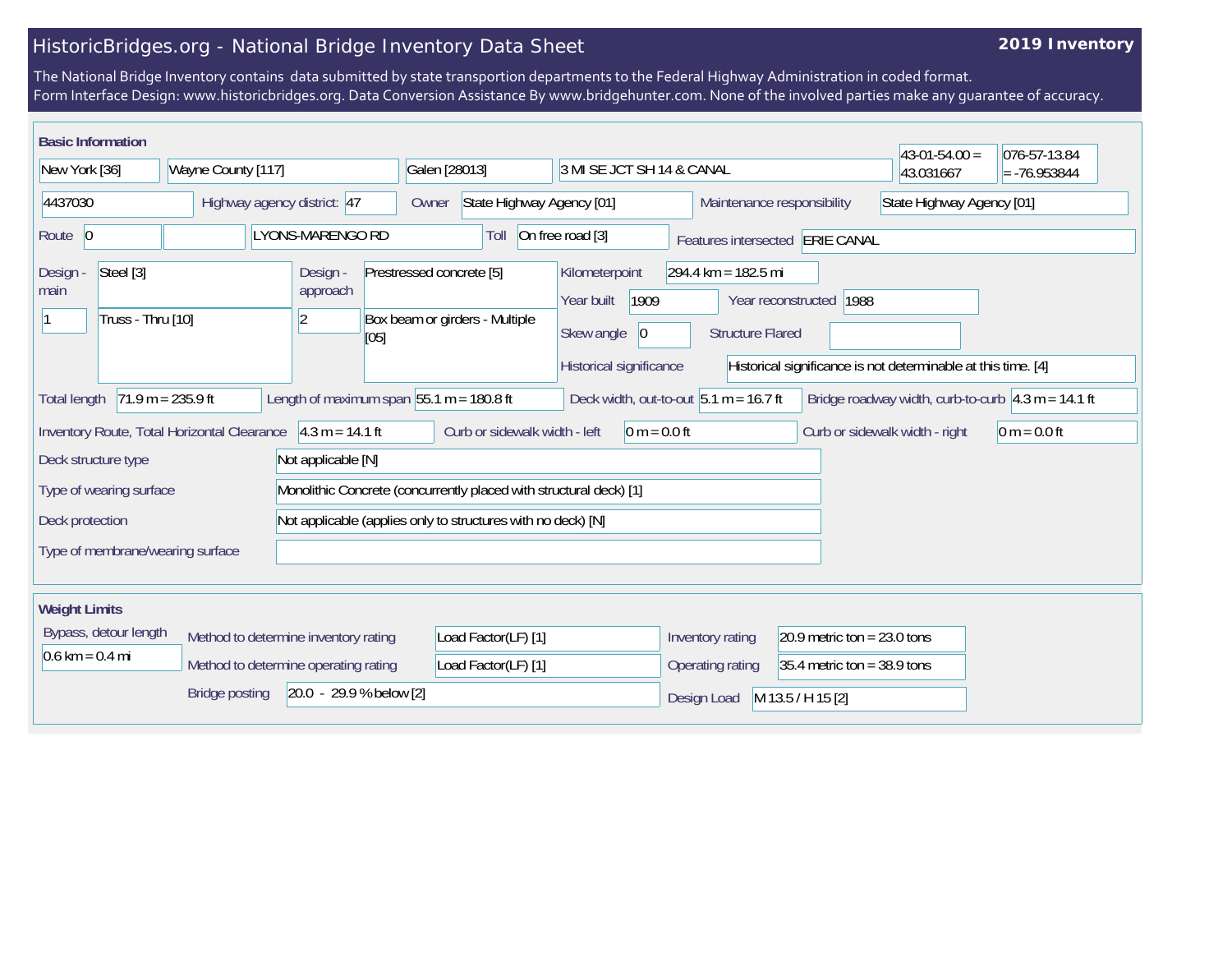| <b>Functional Details</b>                                                                                                              |                                                                                                                            |  |  |  |  |  |  |  |  |
|----------------------------------------------------------------------------------------------------------------------------------------|----------------------------------------------------------------------------------------------------------------------------|--|--|--|--|--|--|--|--|
| 696<br>Average daily truck traffi 9<br>Average Daily Traffic                                                                           | Year 2017<br>2038<br>%<br>Future average daily traffic<br>702<br>Year                                                      |  |  |  |  |  |  |  |  |
| Minor Collector (Rural) [08]<br>Road classification                                                                                    | Approach roadway width<br>$7.3 m = 24.0 ft$<br>Lanes on structure 1                                                        |  |  |  |  |  |  |  |  |
| Type of service on bridge Highway [1]                                                                                                  | Direction of traffic One lane bridge for 2 - way traffic [3]<br>Bridge median                                              |  |  |  |  |  |  |  |  |
| Parallel structure designation<br>No parallel structure exists. [N]                                                                    |                                                                                                                            |  |  |  |  |  |  |  |  |
| Waterway [5]<br>Type of service under bridge                                                                                           | Navigation control on waterway (bridge permit required). [1]<br>Lanes under structure<br>Navigation control<br>$ 0\rangle$ |  |  |  |  |  |  |  |  |
| $5.5 m = 18.0 ft$<br>Navigation vertical clearanc                                                                                      | Navigation horizontal clearance $ 22.8 \text{ m} = 74.8 \text{ ft} $                                                       |  |  |  |  |  |  |  |  |
| Minimum navigation vertical clearance, vertical lift bridge<br>Minimum vertical clearance over bridge roadway<br>$4.03 m = 13.2 ft$    |                                                                                                                            |  |  |  |  |  |  |  |  |
| Minimum lateral underclearance reference feature Feature not a highway or railroad [N]                                                 |                                                                                                                            |  |  |  |  |  |  |  |  |
| Minimum lateral underclearance on left $0 = N/A$<br>Minimum lateral underclearance on right $0 = N/A$                                  |                                                                                                                            |  |  |  |  |  |  |  |  |
| Minimum vertical underclearance reference feature Feature not a highway or railroad [N]<br>Minimum Vertical Underclearance $ 0 = N/A $ |                                                                                                                            |  |  |  |  |  |  |  |  |
| Appraisal ratings - underclearances N/A [N]                                                                                            |                                                                                                                            |  |  |  |  |  |  |  |  |
|                                                                                                                                        |                                                                                                                            |  |  |  |  |  |  |  |  |
| <b>Repair and Replacement Plans</b>                                                                                                    |                                                                                                                            |  |  |  |  |  |  |  |  |
| Type of work to be performed                                                                                                           | Work to be done by contract [1]<br>Work done by                                                                            |  |  |  |  |  |  |  |  |
| Widening of existing bridge with deck rehabilitation<br>or replacement. [34]                                                           | 2612000<br>Bridge improvement cost<br>1529000<br>Roadway improvement cost                                                  |  |  |  |  |  |  |  |  |
|                                                                                                                                        | $71.9 m = 235.9 ft$<br>Length of structure improvement<br>Total project cost<br>4141000                                    |  |  |  |  |  |  |  |  |
|                                                                                                                                        | 2018<br>Year of improvement cost estimate                                                                                  |  |  |  |  |  |  |  |  |
|                                                                                                                                        | Border bridge - state<br>Border bridge - percent responsibility of other state                                             |  |  |  |  |  |  |  |  |
|                                                                                                                                        | Border bridge - structure number                                                                                           |  |  |  |  |  |  |  |  |